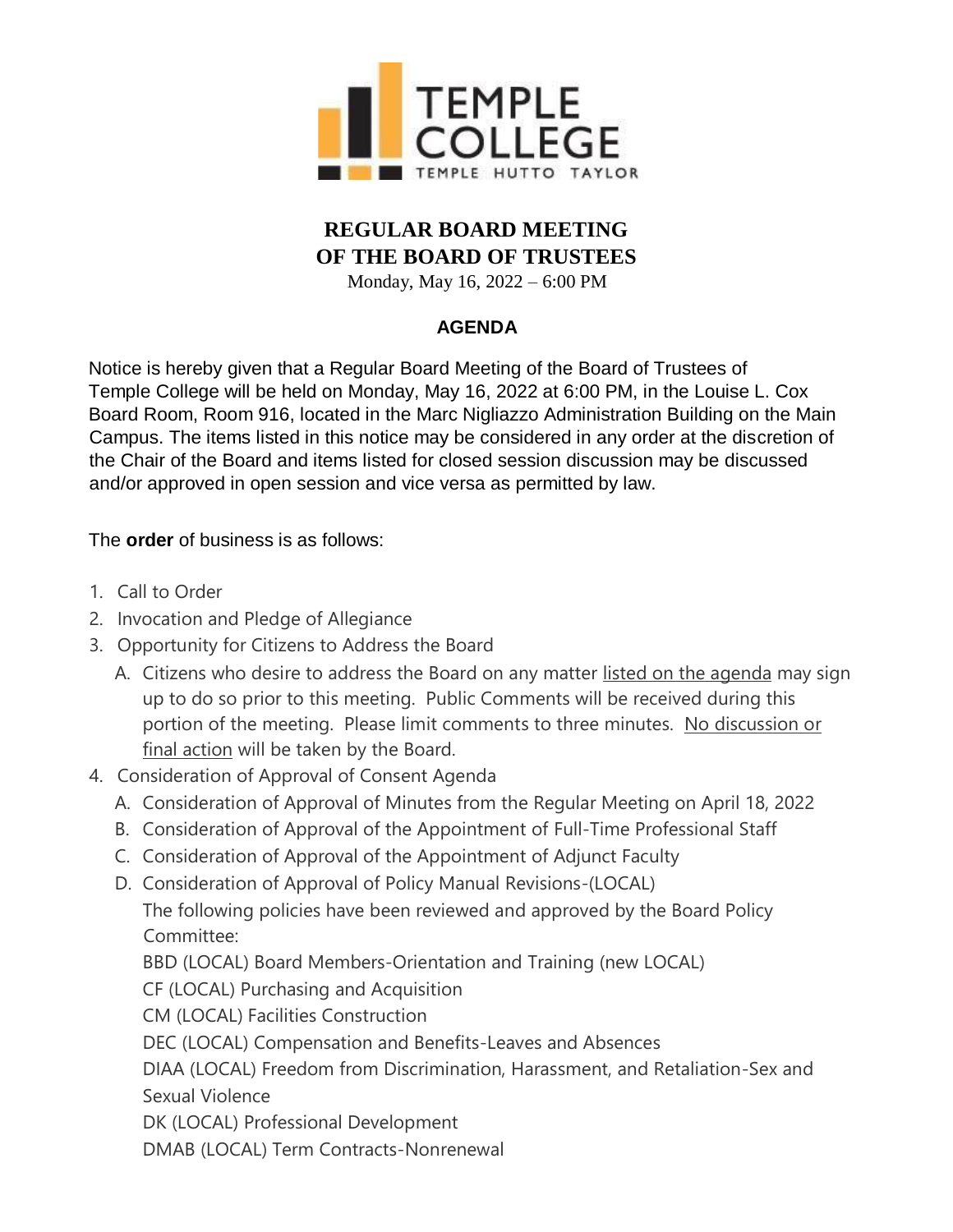DMD(LOCAL) Termination of Employment-Resignation ECC (LOCAL) Instructional Arrangement-Course Load and Schedules FFDA (LOCAL) Freedom from Discrimination, Harassment, and Retaliation-Sex and Sexual Violence

FLB (LOCAL) Student Rights and Responsibilities-Student Conduct GCB (LOCAL) Public Information Program-Request for Information

- E. Consideration of Approval of Public Funds Investment Act Disclosure Report-April 2022 and the Cumulative budget April 2022
- F. Appoint Bob Browder to Serve as the Temple College Representative on the Board of the Temple Tax Increment Reinvestment Zone for the 2022-2024 Term
- 5. Consideration of Approval of Disbursements for April 2022
- 6. Outstanding Student/Employee Spotlight Student Spotlight Temple College Skills USA STEM Club Students Outstanding Faculty Spotlight

Arthur Fields, Associate Professor, Visual Arts

- 7. President's Report 8. Reports
	- A. Faculty Council
	- B. Academic Affairs and Educational Services Reports
	- C. Workforce Development
	- D. Board Committees
		- 1. Building/Facility Planning Committee
		- 2. Finance Committee Report
		- 3. Policy Committee Report
- 9. New Business
	- A. Consideration of Approval for Ratification of a Turnkey Mobile Go Educational Trailer from Magnum Custom Trailer Manufacturing Co., Inc.
	- B. Consideration of Approval of an Amendment to President's Employee Contract
	- C. Consider an Order Canvassing of Election Returns for the May 7, 2022 Election
	- D. Administration of the Oath of Office to Newly-elected Members of the Board of **Trustees**
	- E. Consideration of Election of Officers for the Board of Trustees
- 10. Miscellaneous
- 11. Executive Session to Consider Personnel, Legal Matters, and Real Estate
- 12. Adjournment